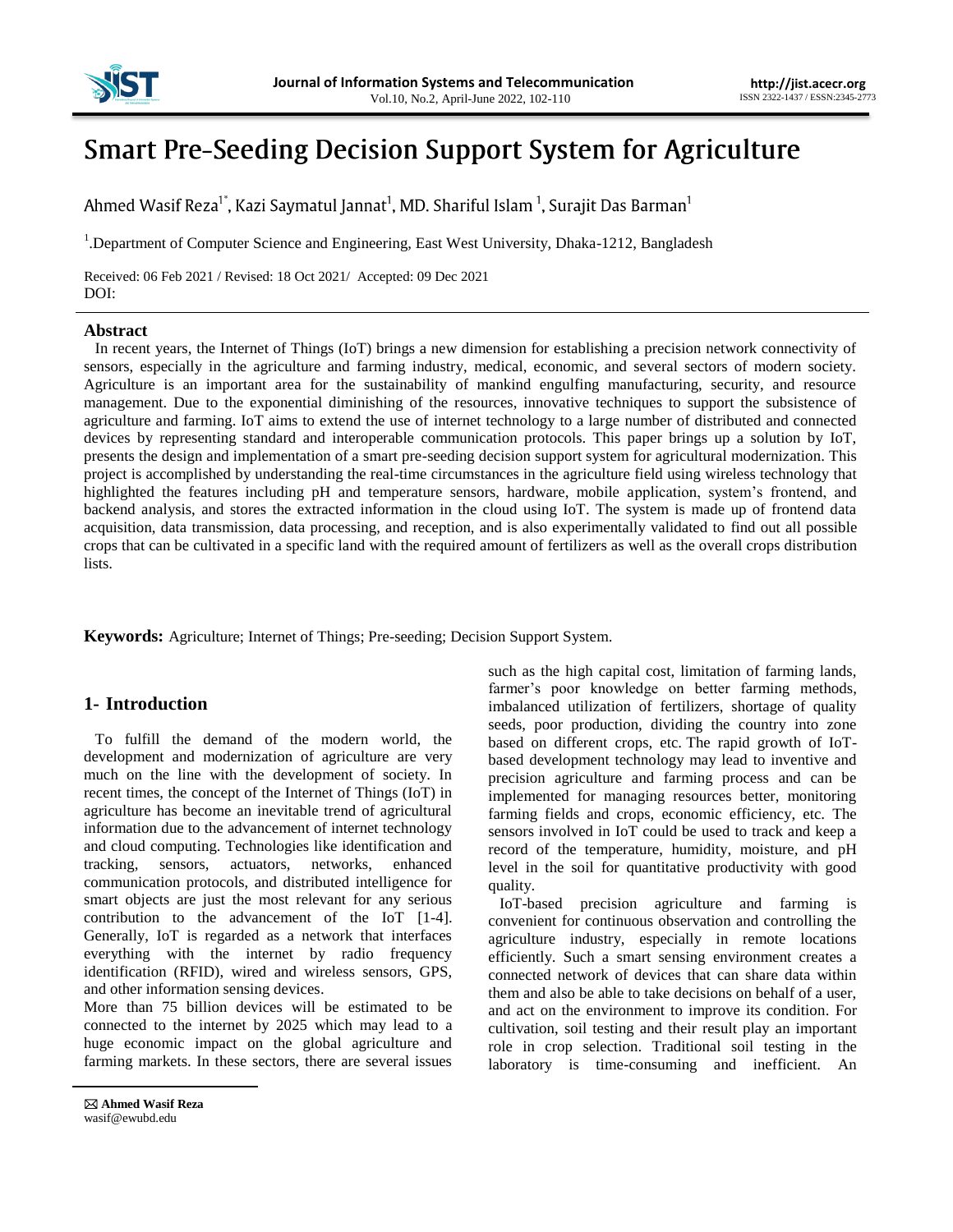automated technique of measuring soil parameters may overcome this problem. IoT-based pre-seeding decision support using a smart sensing system, also known as a part of "Precision Agriculture", is an automated technique to identify the possible grains suitable for cultivating in any specific soil. The motivation of this work is to raise awareness among farmers on smart agriculture processes such as how to select an adequate crop list suitable for cultivation on featured land and the number of fertilizers needed for a particular crop that leads to effective productivity and irrigation management.

This paper introduces a cost-effective agriculture preseeding decision support system based on the implementation of smart wireless technology featuring pH and temperature sensors, mobile application, system's frontend, and backend analysis, data acquisition and processing, and information storage in a cloud environment using IoT. The experimental prototype of the proposed system is designed by considering the real-time circumstances of the featured agriculture field. This work aims to demonstrate the accuracy and potential intelligence of the designed system which helps farmers to take decision-making on crop distribution lists suitable for the various cultivating land using continuous monitoring and control of the pH level and soil temperature.

### **2- Literature Review**

Different researchers gave their points of view on the IoT-based smart system for practical and accurate agriculture process applications. Authors in [5] developed a smart remote-controlled robot via ZigBee modules, camera, and actuators with Raspberry Pi for smart irrigation having intelligent decision-making capability utilizing the instantaneous field data. A scalable and feasible reference architecture for water management based on integrating IoT was proposed in [6]. Liang Zhao et al. demonstrated a wireless sensor network middleware for smart agriculture, demand management, crop growth augmentation, optimization, and controlling of agriculture process [7]. An automated intelligent wireless irrigation system was designed to provide an instantaneous feedback control system using LITE mote which effectively observes and controls all the activities of the irrigation system [8]. To enhance efficiency and lower the economic expenditure in the agriculture and farming industry, several smart decision-making and supporting systems based on cloud computing technology were developed [9- 17]. Research by Wang and Liu in [16] was mainly focused on the implementation of IoT and cloud computing in agriculture and forestry for data sharing and remote data storage, interactions with farmers, expert consultation and discussion, and household management.

The literature survey mostly focuses on the different quality of service parameters and few of them address the mechanism to achieve an efficient and smart decisionmaking system for agriculture which may lead to customer dissatisfaction. In Bangladesh, farmers are still depending on the manual recommendation of crops and fertilizers by following a book which is referred from Soil Resource Development Institution (SRDI). This existing method has some limitations such as it recommends only those crops which are generally cultivating in that region and provides the amount of fertilizer that is taken from a previously tested solution. Therefore, it becomes very difficult for a farmer to cultivate crops like rice, wheat, jute, etc. in a small-sized land because all these crops are profitable only for large-sized land. The proposed smart system collects the specific soil parameters by the respective sensors and stores them in the cloud environment for further analysis which assists farmers to decide the suitable crops to be cultivated in a specific land with required fertilizers.



Fig. 1 (a) Schematic of system structure, (b) Data analysis system.

#### **3- System Overviews**

The pre-seeding monitoring system is designed to precisely select the list of suitable crops for cultivation through the remote monitoring and control of soil conditions. It is a typical IoT system that is built through Arduino Uno R3 and the coordination is adopted via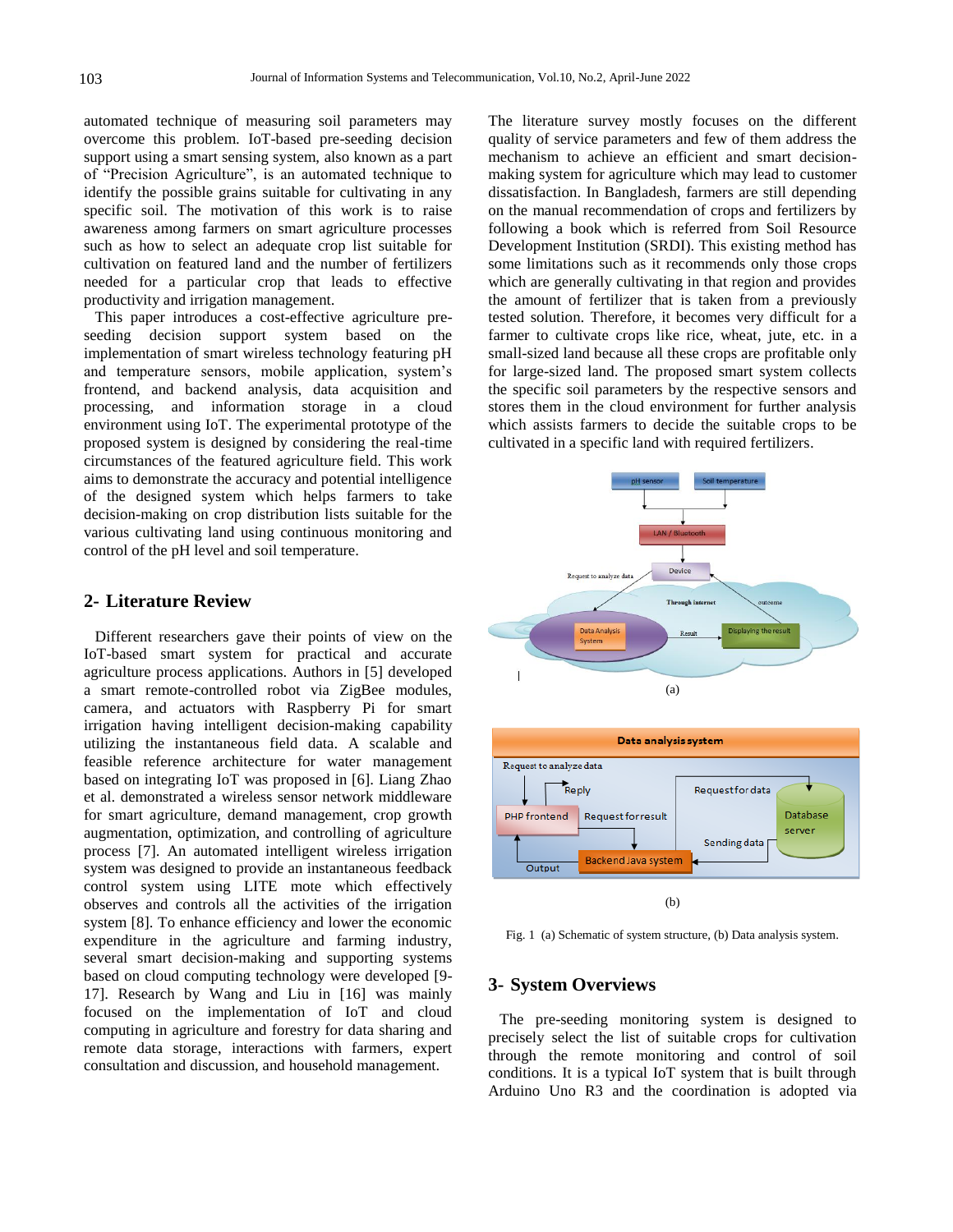Arduino Bluetooth Module (JY-MCU). The system is designed for collecting soil information through frontend data acquisition, data transmission, data processing, and reception to guide farmers to find out all possible grains for any specific soil. The structure of the system is shown in Fig. 1.



Fig. 2 Design flow of the IoT-based pre-seeding decision support system.

Fig. 2 describes the design flow of the system. In this system, the hardware section extracts inputs from the pH and temperature sensors and transmits them to a smart device (mobile, laptop, etc.) via Bluetooth connection. After receiving inputs, the user gives other necessary inputs manually through a smart device using the internet. The system will initialize all the parameters and transfer them to the data analysis system which is connected with a database server. The system will start processing after receiving all inputs and related data from the database server. During the process, the system will generate all possible desired outputs based on conditions, calculations, and comparison studies. Later, all the processed outputs will be sent back to the user's device using the internet.

#### **4- Methodology and Experimental Setup**

The initial design step of the experimental prototype of the pre-seeding system includes the fabrication of the hardware and combines it with the sensors and smart devices for data extraction. In the hardware structure of the system shown in Fig. 3, the Analog pH sensor is connected with Arduino Uno R3 at the Power pin 5V, GND, and Analog input pin A0. Pin RXD/TXD of the Bluetooth module (JY-MCU) is connected with the TXD/RXD pin of the Arduino module and vice-versa. After receiving the value from the pH sensor, the Arduino transmits that extracted value to the smart device using the Bluetooth module. The experimental setup and hardware setup are depicted in Fig. 4.

At the beginning of the processing, the system is initialized by the inputs taken from the hardware, sensors, and users (e.g., location information, soil information, and conditions) through a smart device. Later for final processing, all that information is transferred to the section of the data analysis system via the internet. The data analysis system is developed using java and PHP platforms, and connected with the database server. Fig. 5 illustrates the flow of the processing algorithm used in the system. It goes as in the following process:

- 1) The initial step of processing is to identify the location. After initializing, the system requests to the database server for all possible mapping units that are presented on that Mouza which is known as the lowest single-area revenue collection.
- 2) The next step is to identify the soil. At the beginning of this process, the system fetches all soils according to selected mapping units. Then the system will filter soils according to land type information given by the user. Later on, the system selects those soils which are fulfilling two conditions such as water removal condition from the surface and soil consistency at the same time. If the system cannot find any related soil with the above conditions, it will look for a single condition to fulfill which is either water removal condition from the surface or soil consistency. If one of these conditions is accepted, the system collects soil types from the database server. And if none of these have been selected then the system continues with the soils which have been selected according to land type.
- 3) After selecting the soil series, the system gathers all possible crops information according to irrigation type such as crop name, suitable land type for cultivating, and calculate fertilizers according to crop and recommend it. The system is also capable of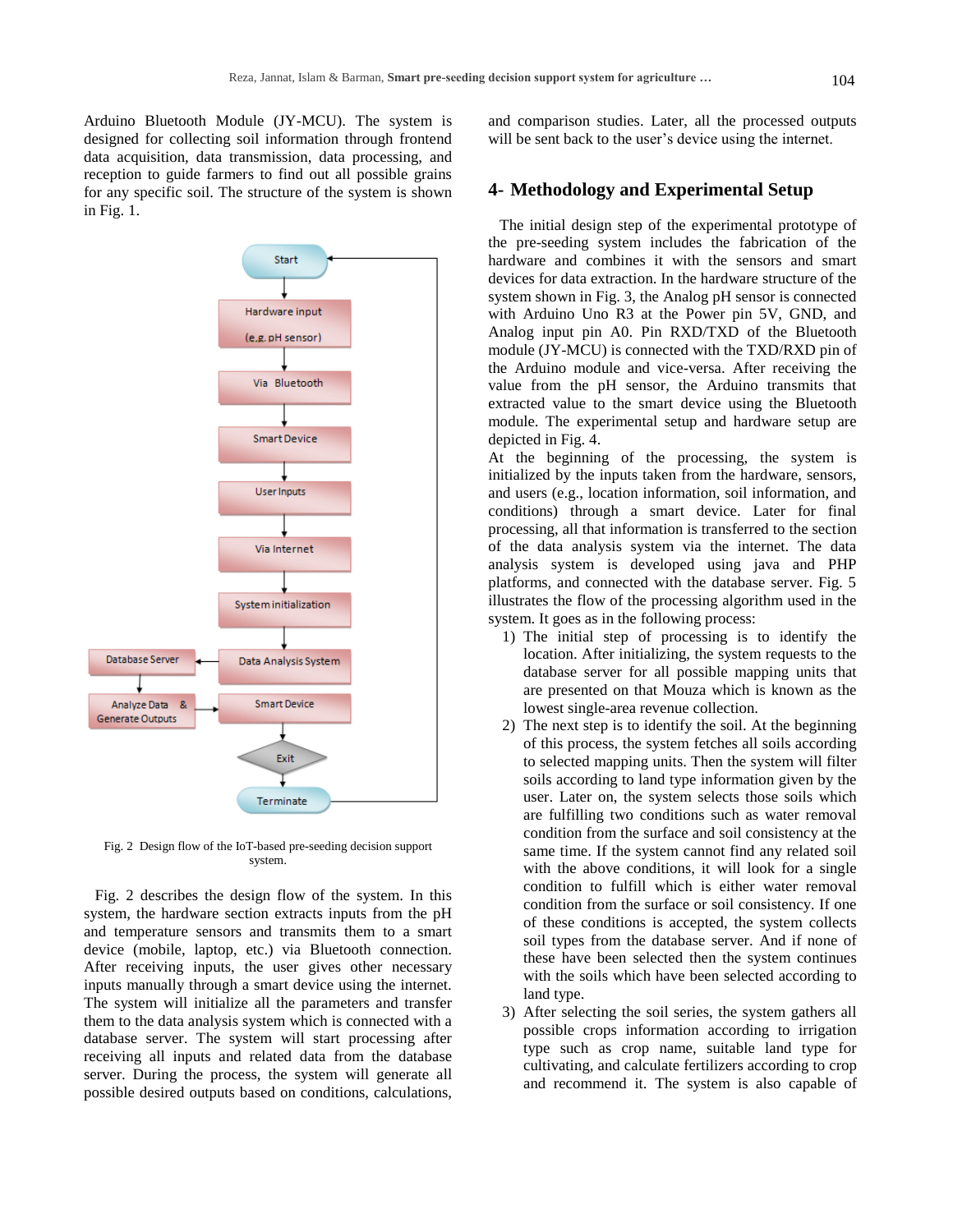showing the crop distribution lists. And at the same time, it measures whether the pH value is suitable for the crop or not, and can provide suggestions based on pH value.

4) Lastly, the system stores all the processed data and displays it in the smart device through the internet as per user requirements which assists the user to select the suitable crop for cultivation on a particular land.

The exact fertilizer nutrient required for a recommended soil and crop can be stated as

$$
F_r = \left(\frac{U_f - C_i}{C_S}\right) \times \left(S_t - L_S\right) \tag{1}
$$

where,

- $F_r$  = Fertilizer nutrient required for given soil test value,
- $U_f$  Upper limit of the recommended fertilizer nutrient for the respective soil test value interpretation (STVI) class,
- $C_i$  = Units of class intervals used for fertilizer nutrient recommendation,
- $C<sub>S</sub>$  = Units of class intervals used for STVI class,
- $S_t$  = Soil test value, and
- $L<sub>S</sub>$  = Lower limit of the soil test value within STVI class

To obtain the adequate result, the user needs to provide the following information as input to the system:

- a)The land type is based on what becomes the scene of the land during the rainy season, whether it goes underwater or not, and if it goes underwater then how much it goes.
- b)The soil consists of the land measured by pressing two fingers on the soil.

The water removal condition of the land measuring by when it is possible to cultivate.



Fig. 3 Circuit diagram of the hardware units.





Fig. 4 (a) Hardware setup, (b) Experimental setup of the system.



Fig. 5 Flow of the processing algorithm of IoT-based pre-seeding system.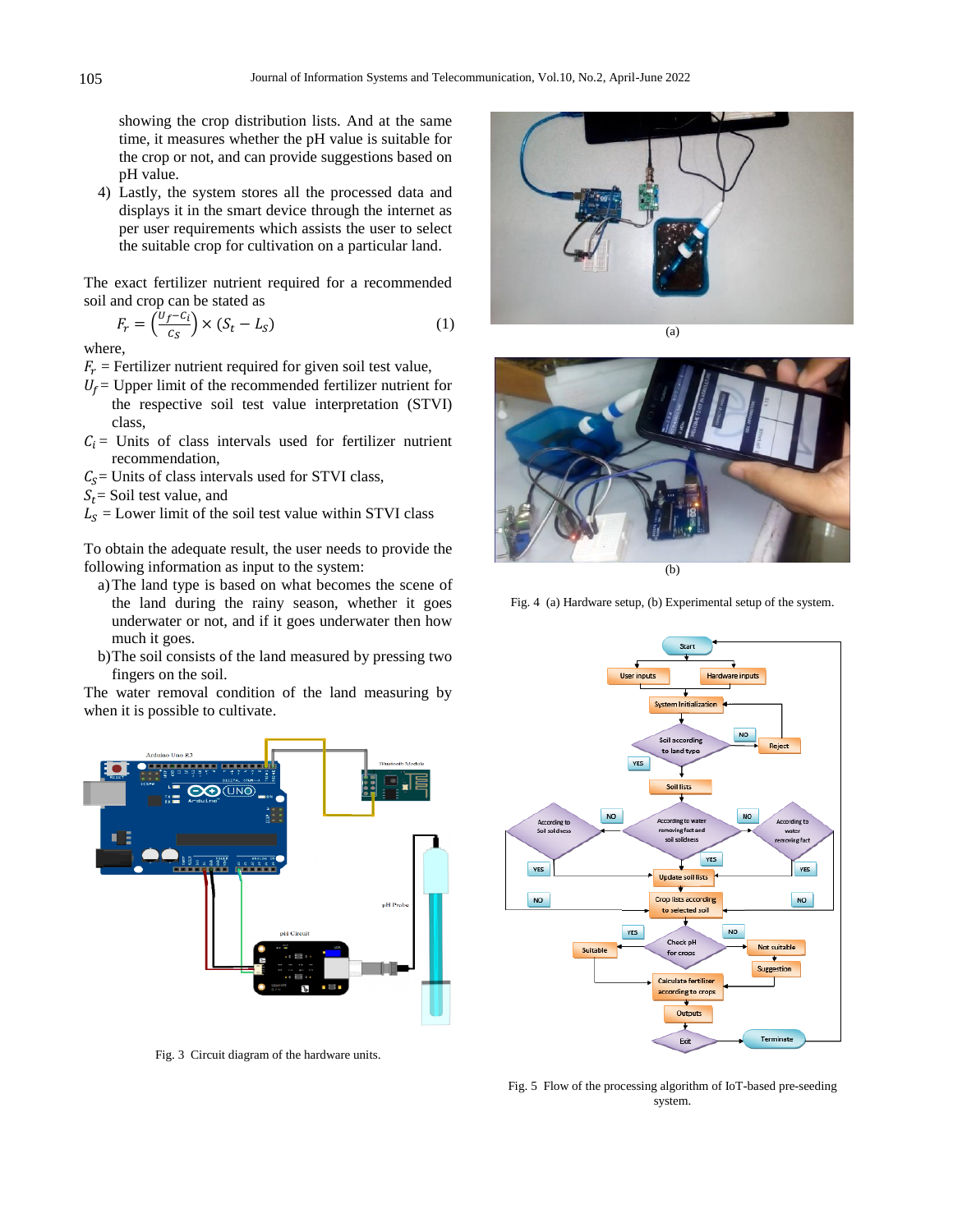

(a)



$$
(b)
$$



Fig. 6 Mapping units of (a) Gazipur Sadar Upazila, (b) Bokran Manipur with Mouza boundary, and (c) Bokran Manipur with mapping units.

## **5- Results and Discussion**

The main objective of the project is to implement the IoT concept in the agriculture field for making the pre-seeding decision process simple. As a Mouza, the Bokran Manipur area under the Mirzapur union of Gazipur Sadar Upazilla in Bangladesh with mapping units: map-1, map-2, map-7, and map-10 were selected, as shown in Fig. 6. The initial value of Nitrogen (N), Phosphorus (P), and Potassium (K) were selected as 0.25, 15, and 0.34, respectively. The pH level of 6.8 to 7.2 is considered neutral and suitable for the land. After updating the values, we got all possible mapping units that are map-1, map-2, map-7, and map-10 according to the union and Mouza, given in Table 1. High land and crumbly soil with immediate water-removing facts were chosen. The designed system can filter the soil series concerning the selected land type listed in Table 2. Table 3 shows the filtered soil based on the "advanced" water removal condition and "crumbly" soil consistency provided by the user. Now, based on the selected soil type (without irrigation), the designed system provides a suggestion about the suitable crop lists (Rabi, Kharif 1, Kharif 2, one-year and Multi-year crops) with recommended fertilizers which are presented in Tables 4 to 8, respectively. Now, based on the selected soil type (without irrigation) the designed system provides the suggestion about the suitable crop lists (Rabi, Kharif 1, Kharif 2, One-year and Multi-year crops) with recommended fertilizers which are presented in Tables 4 to 8, respectively. From the soil pH analyses results, it is observed that Rabi, Kharif 1, Kharif 2 and one-year crops are suitable to grow at a pH value of 7.2 and multi-year crops are suitable to cultivate in the high land of having pH value equal to 6.8. Compared to Rabi and Kharif 1, Kharif 2 class crops require a large amount of Urea, TSP, and KCI per hectare to promote NPK for crop cultivation. Similarly, high quantities of fertilizers are also required for cultivating One-year crops compared to Multi-year crops.

|  | Table 1: All possible soils according to the mapping units |
|--|------------------------------------------------------------|
|  |                                                            |

| Map<br>units        | <b>Soil series</b>           |                        |                    |                               |                     |  |  |
|---------------------|------------------------------|------------------------|--------------------|-------------------------------|---------------------|--|--|
|                     | High<br>land                 | Medium<br>high<br>land | Medium<br>low land | Low land                      | Very<br>low<br>land |  |  |
| Map<br>$no-1$       | Tejgaon,<br>Belab.<br>Noadda | Kolma                  |                    |                               |                     |  |  |
| Map<br>$no-2$       | Gerua.<br>Salna              | Kolma                  |                    |                               |                     |  |  |
| Map<br>$no-7$       |                              | Kolma,<br>Khilgaon     | Khilgaon           |                               |                     |  |  |
| Map<br>$no -$<br>10 |                              |                        |                    | Khilgaon,<br>Korail,<br>Kajla | Korail,<br>Kajla    |  |  |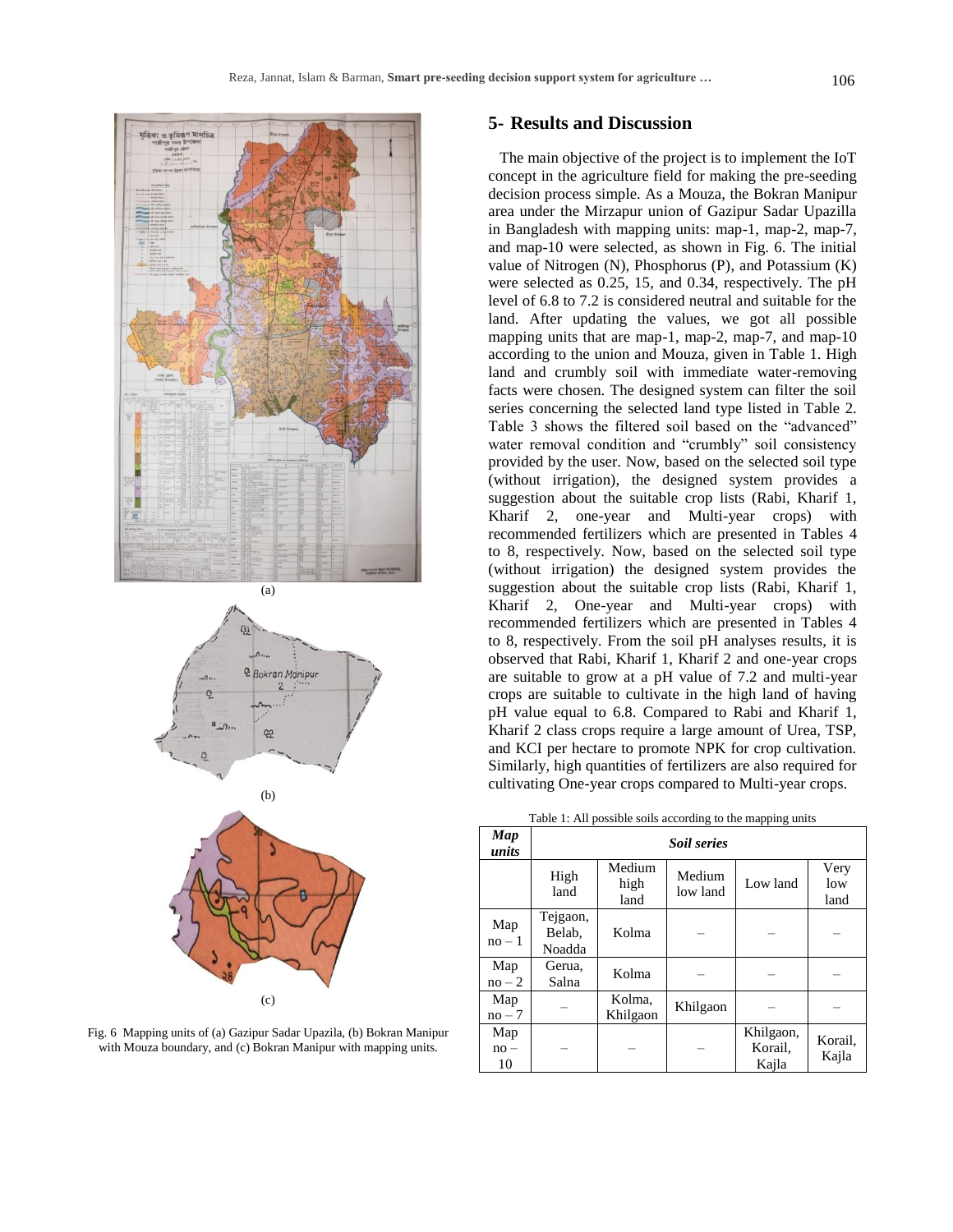┑

Table 2: Filtered soil with respect to land type

| Map units  | <b>Land types</b> | Soil series            |
|------------|-------------------|------------------------|
| Map $no-1$ | High land         | Tejgaon, Belab, Noadda |
| Map $no-2$ | High land         | Gerua, Salna           |

line (Neutral) land Mung bean 7.2 (Neutral) High<br>land 16.087 100.067 5.6

Table 7: List of One-year crops based on the selected soil type (without irrigation)

|                |                  | <b>Suitable</b> | Fertilizer (Kg/hectare) |            |            |
|----------------|------------------|-----------------|-------------------------|------------|------------|
| Crop<br>name   | pH<br>status     | land            | N<br>(Urea)             | P<br>(TSP) | K<br>(KCl) |
| Sugarca-<br>ne | 7.2<br>(Neutral) | High<br>land    | 158.188                 | 200.133    | 25.200     |
| Banana         | 7.2<br>(Neutral) | High<br>land    | 120.652                 | 100.067    | 20.067     |
| Ginger         | 7.2<br>(Neutral) | High<br>land    | 120.652                 | 170.113    | 17.733     |
| Pineapp-<br>le | 7.2<br>(Neutral) | High<br>land    | 201.187                 | 280.187    | 35         |
| Turmeric       | 7.2<br>(Neutral) | High<br>land    | 88.478                  | 110.073    | 12.6       |

Table 3: Filtered soil with water removal condition from the surface and soil consistency  $\top$ *Water*  ┱

| Soil<br>series | water<br>removal<br>condition<br>from the<br>surface | <b>Drainage</b><br>system | Soil<br>type | Soil<br>solidness |
|----------------|------------------------------------------------------|---------------------------|--------------|-------------------|
| <b>Tejgaon</b> | Immediate                                            | Medium<br>good            | Loam         | Crumbly           |
| <b>Belab</b>   | Immediate                                            | Medium<br>good            | Loam         | Crumbly           |
| Gerua          | Immediate                                            | Medium<br>good            |              | Crumbly           |

Table 4: List of Rabi crops based on the selected soil type (without

|                | irrigation)       |                 |             |                         |            |  |  |
|----------------|-------------------|-----------------|-------------|-------------------------|------------|--|--|
|                |                   | <b>Suitable</b> |             | Fertilizer (Kg/hectare) |            |  |  |
| Crop<br>name   | pH<br>status      | land            | N<br>(Urea) | (TSP)                   | K<br>(KCl) |  |  |
| Mustard        | 7.2<br>(Neutral)  | High<br>land    | 104.56      | 8.867                   | 8.867      |  |  |
| Masculi-<br>ne | 7.2.<br>(Neutral) | High<br>land    | 13.406      | 40.03                   | 2.333      |  |  |
| Mung<br>bean   | 7.2<br>(Neutral)  | High<br>land    | 16.087      | 100.067                 | 5.6        |  |  |

Table 5: List of Kharif 1 crops based on the selected soil type (without irrigation)

| Crop           | pH        | <b>Suitable</b> | Fertilizer (Kg/hectare) |         |        |
|----------------|-----------|-----------------|-------------------------|---------|--------|
| name           | status    | land            | N                       | P       | K      |
|                |           |                 | (Urea)                  | (TSP)   | (KCl)  |
| Red            | 7.2       | High            | 72.391                  | 60.040  | 4.667  |
| spinach        | (Neutral) | land            |                         |         |        |
| Chili          | 7.2       | High            | 210.140                 | 15.400  | 2.391  |
|                | (Neutral) | land            |                         |         |        |
| Kakrol         | 7.2       | High            | 53.623                  | 100.067 | 4.667  |
|                | (Neutral) | land            |                         |         |        |
| <b>Brinjal</b> | 7.2       | High            | 174.275                 | 140.093 | 25.200 |
|                | (Neutral) | land            |                         |         |        |
| Lady's         | 7.2       | High            | 85.797                  | 110.073 | 9.800  |
| finger         | (Neutral) | land            |                         |         |        |
| Ground         | 7.2       | High            | 26.812                  | 90.060  | 7.933  |
| -nut           | (Neutral) | land            |                         |         |        |
| Bona           | 7.2       | High            |                         |         |        |
| aus            | (Neutral) | land            | 40.217                  | 30.033  | 9.600  |
| Rice           |           |                 |                         |         |        |

Table 6: List of Kharif 2 crops based on the selected soil type (without

| irrigation)  |                     |                         |                         |        |       |  |
|--------------|---------------------|-------------------------|-------------------------|--------|-------|--|
|              |                     | <b>Suitable</b><br>land | Fertilizer (Kg/hectare) |        |       |  |
| Crop<br>name | pН<br><b>status</b> |                         | N                       |        | K     |  |
|              |                     |                         | (Urea)                  | (TSP)  | (KCl) |  |
| Red          | 7.2                 | High                    | 72.391                  | 60.040 | 4.667 |  |
| spinach      | (Neutral)           | land                    |                         |        |       |  |
| Mascu-       | 7.2                 | High                    | 13.406                  | 40.027 | 2.333 |  |

Table 8: List of Multi-year crops based on the selected soil type (without

| irrigation)  |                  |                         |                         |        |       |  |
|--------------|------------------|-------------------------|-------------------------|--------|-------|--|
|              |                  |                         | Fertilizer (Kg/hectare) |        |       |  |
| Crop<br>name | pН<br>status     | <i>Suitable</i><br>land | N<br>(Urea)             | TSP)   | (KCl) |  |
| Lemon        | 6.8<br>(Neutral) | High land               | 69.710                  | 50.033 | 8.867 |  |

```
Table 9: List of Rabi crops based on the selected soil type (with irrigation)
```

|          |               | <b>Suitable</b> | Fertilizer (Kg/hectare) |         |                  |  |
|----------|---------------|-----------------|-------------------------|---------|------------------|--|
| Crop     | pH            |                 | N                       | P       | $\boldsymbol{K}$ |  |
| name     | <b>status</b> | land            | (Urea)                  | (TSP)   | (KCl)            |  |
| Wheat    | 7.2           | High            | 107.246                 | 110.073 | 12.6             |  |
|          | (Neutral)     | land            |                         |         |                  |  |
| Corn     | 7.2           | High            | 107.246                 | 110.073 | 13.067           |  |
|          | (Neutral)     | land            |                         |         |                  |  |
| Potato   | 7.2           | High            | 120.652                 | 100.067 | 18.667           |  |
|          | (Neutral)     | land            |                         |         |                  |  |
| Mustard  | 7.2           | High            | 104.565                 | 100.067 | 8.867            |  |
|          | (Neutral)     | land            |                         |         |                  |  |
| Sunflow- | 7.2           | High            | 88.478                  | 100.067 | 8.4              |  |
| er       | (Neutral)     | land            |                         |         |                  |  |
| Cabbage  | 7.2           | High            | 174.275                 | 140.093 | 25.2             |  |
|          | (Neutral)     | land            |                         |         |                  |  |
| Red      | 7.2           | High            | 72.391                  | 60.04   | 4.667            |  |
| spinach  | (Neutral)     | land            |                         |         |                  |  |
| Chili    | 7.2           | High            | 210.14                  | 15.4    | 2.391            |  |
|          | (Neutral)     | land            |                         |         |                  |  |
| Lady's   | 7.2           | High            | 85.797                  | 110.073 | 9.8              |  |
| finger   | (Neutral)     | land            |                         |         |                  |  |
| Brinjal  | 7.2           | High            | 174.275                 | 140.093 | 25.2             |  |
|          | (Neutral)     | land            |                         |         |                  |  |
| Cotton   | 7.2           | High            | 99.203                  | 110.073 | 15.4             |  |
|          | (Neutral)     | land            |                         |         |                  |  |
| Carrot   | 7.2           | High            | 120.652                 | 130.087 | 14               |  |
|          | (Neutral)     | land            |                         |         |                  |  |
| Cauli-   | 7.2           | High            | 131.377                 | 170.113 | 18.667           |  |
| flower   | (Neutral)     | land            |                         |         |                  |  |
| Ground-  | 7.2           | High            | 26.812                  | 90.06   | 7.993            |  |
| nut      | (Neutral)     | land            |                         |         |                  |  |

Г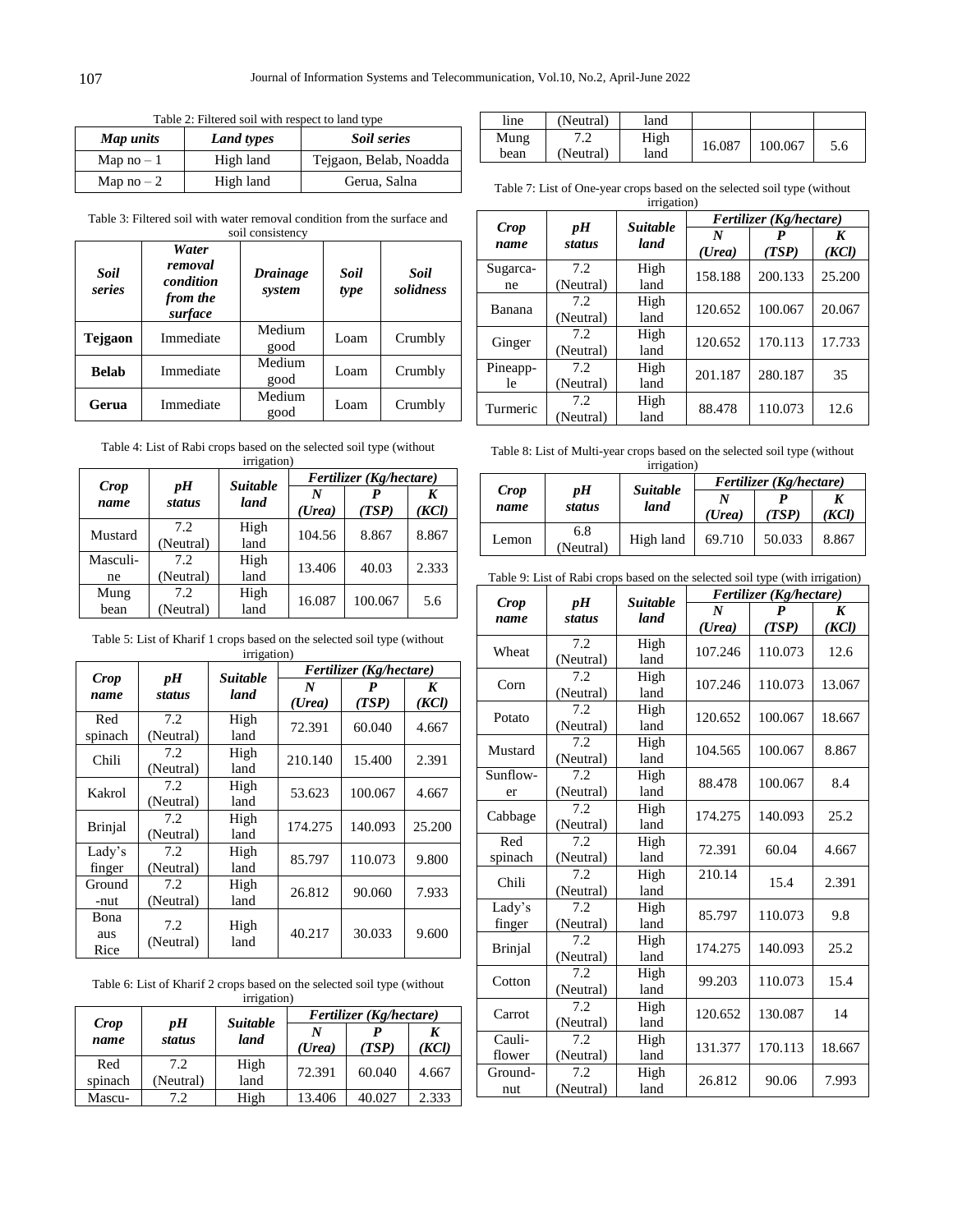Table 10: List of Kharif 1 crops based on the selected soil type (with irrigation)

| Crop             | pH               | <b>Suitable</b> | Fertilizer (Kg/hectare) |            |            |
|------------------|------------------|-----------------|-------------------------|------------|------------|
| name             | status           | land            | N<br>(Urea)             | P<br>(TSP) | K<br>(KCl) |
| Red<br>spinach   | 7.2<br>(Neutral) | High<br>land    | 26.812                  | 90.06      | 7.933      |
| Corn             | 7.2<br>(Neutral) | High<br>land    | 107.246                 | 110.073    | 13.067     |
| Chili            | 7.2<br>(Neutral) | High<br>land    | 210.14                  | 15.4       | 2.391      |
| Kakrol           | 7.2<br>(Neutral) | High<br>land    | 53.623                  | 100.067    | 4.667      |
| <b>Brinjal</b>   | 7.2<br>(Neutral) | High<br>land    | 174.275                 | 140.093    | 25.2       |
| Lady's<br>finger | 7.2<br>(Neutral) | High<br>land    | 85.797                  | 110.073    | 9.8        |

Table 11: List of One-year crops based on the selected soil type (with irrigation)

| Crop<br>name   |                     | <b>Suitable</b><br>land | Fertilizer (Kg/hectare) |         |            |
|----------------|---------------------|-------------------------|-------------------------|---------|------------|
|                | pH<br><b>status</b> |                         | N<br>(Urea)             | (TSP)   | K<br>(KCl) |
| Sugarca-<br>ne | 7.2<br>(Neutral)    | High<br>land            | 158.188                 | 200.133 | 25.2       |
| Banana         | 7.2<br>(Neutral)    | High<br>land            | 120.652                 | 100.067 | 20.067     |
| Pineapp-<br>le | 7.2<br>(Neutral)    | High<br>land            | 201.087                 | 280.187 | 35         |

Table 12: List of Multi-year crops based on the selected soil type (with

| irrigation) |                  |                         |                         |        |       |  |  |  |
|-------------|------------------|-------------------------|-------------------------|--------|-------|--|--|--|
|             |                  |                         | Fertilizer (Kg/hectare) |        |       |  |  |  |
| Crop        | pН<br>status     | <b>Suitable</b><br>land | N                       |        | K     |  |  |  |
| name        |                  |                         | (Urea)                  | (TSP)  | (KCl) |  |  |  |
| Lemon       | 6.8<br>(Neutral) | High land               | 69.71                   | 50.033 | 8.867 |  |  |  |
| Betel       | 6.8<br>(Neutral) | High land               | 53.623                  | 150.1  |       |  |  |  |

Table 13: Crop distribution lists provided by the IoT based pre-seeding system (without irrigation)

| Serial no. | <b>Distribution of crops</b>               |  |  |
|------------|--------------------------------------------|--|--|
|            | Mustard-kharif vegetables/kharif groundnut |  |  |
|            | Fallow-aus-masculine                       |  |  |
|            | Sugarcane                                  |  |  |
|            | Banana/Ginger/Turmeric                     |  |  |
|            | Fallow-T.aus                               |  |  |

Table 14: Crop distribution lists provided by the IoT based pre-seeding system (with irrigation)

| Serial no. | <b>Distribution of crops</b>                 |  |  |
|------------|----------------------------------------------|--|--|
|            | Sugarcane                                    |  |  |
|            | Rabi vegetables/ground nut Kharif vegetables |  |  |
|            | Rabi crops/bona aus                          |  |  |
|            | Banana/Pineapple                             |  |  |
|            | Betel/Lemon                                  |  |  |

| and Sugarcane  |                           |                    |                    |            |  |  |
|----------------|---------------------------|--------------------|--------------------|------------|--|--|
|                | <b>Soil</b><br>parameters | Designed systems   |                    |            |  |  |
| <b>Crops</b>   |                           | Spandana           | <b>Badhe</b> et    | Proposed   |  |  |
|                |                           | <i>et al.</i> [16] | al. [17]           | model      |  |  |
| Wheat          | <b>Land</b> type          | Red                |                    | High land  |  |  |
|                | pH value                  | $\overline{4}$     | $5.5 - 6.5$        | 7.2        |  |  |
|                | <b>Moisture</b>           | $\overline{50}$    | $21 - 24$          |            |  |  |
|                | Urea $(N)$                |                    |                    | 107.246    |  |  |
|                |                           |                    |                    | Kg/hectare |  |  |
|                | TSP(P)                    |                    |                    | 110.073    |  |  |
|                |                           |                    |                    | Kg/hectare |  |  |
|                | KCI(K)                    |                    |                    | 12.6       |  |  |
|                |                           |                    |                    | Kg/hectare |  |  |
| <b>Rice</b>    | Land type                 | Red                |                    | High land  |  |  |
|                | pH value                  | 7                  | $\overline{5.5-7}$ | 7.2        |  |  |
|                | <b>Moisture</b>           | 60                 | 21-37              |            |  |  |
|                | Urea $(N)$                |                    |                    | 40.217     |  |  |
|                |                           |                    |                    | Kg/hectare |  |  |
|                | TSP(P)                    |                    |                    | 30.033     |  |  |
|                |                           |                    |                    | Kg/hectare |  |  |
|                | KCI(K)                    |                    |                    | 9.6        |  |  |
|                |                           |                    |                    | Kg/hectare |  |  |
| Sugar-<br>cane | Land type                 |                    |                    | High land  |  |  |
|                | pH value                  |                    | $5 - 8.5$          | 7.2        |  |  |
|                | <b>Moisture</b>           |                    | 28-32              |            |  |  |
|                | Urea $(N)$                |                    |                    | 158.188    |  |  |
|                |                           |                    |                    | Kg/hectare |  |  |
|                | TSP(P)                    |                    |                    | 200.133    |  |  |
|                |                           |                    |                    | Kg/hectare |  |  |
|                | KCI(K)                    |                    |                    | 25.2       |  |  |
|                |                           |                    |                    | Kg/hectare |  |  |

The system also provides a suitable list of crops according to the irrigation technique listed in Tables 9 to 12. Similar to the crop lists under the selected soil type (without irrigation), the optimum suitable pH value is between  $6.8 - 7.2$  for the crops according to irrigation technique. In this case, the selected land type requires a large number of fertilizers per hectare to cultivate Rabi and One-year crops, respectively.

As observed, the proposed pre-seeding system is capable of providing suggestions regards the possible crops to cultivate (with or without irrigation) along with recommended fertilizers as per the selected land type and suitable season. The system can also be capable of providing the crop distribution lists in a sequence for cultivating based on irrigation techniques, which are shown in Table 13 and Table 14, respectively. In contrast with previous research in [16] and [17] on crop recommendation using IoT, the proposed model is capable of effectively recommending land type, specific pH label, and the exact amount of fertilizers required for the three most important crops: Wheat, Rice, and Sugarcane in Bangladesh which is highlighted in Table 15. Compared to those works, the extracted soil pH status using the designed prototype is neutral and all three crops are suitable to cultivate at this value. On requirement, the user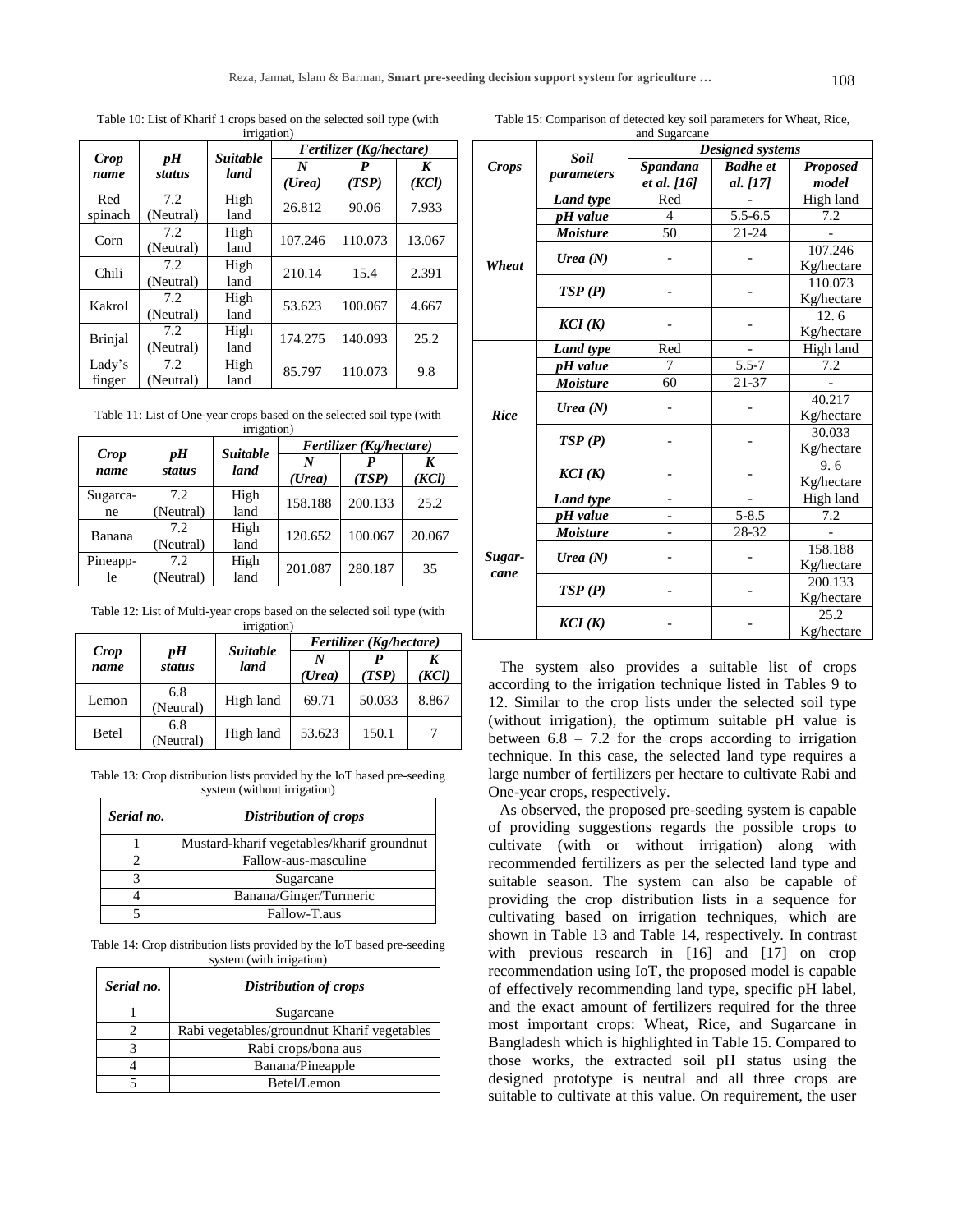also gets to know the number of optimum fertilizers required to boost NPK in the soil which is not analyzed in previous studies.

#### **6- Conclusions**

As agriculture is now one of the most important sectors for the growth of the economy in developing countries, technological advances must be utilized to stay aware of the increasing demand of the human populace. In this paper, an IoT-based smart pre-seeding decision support system is developed which realizes intelligent recommendations of suitable crops for the specific farming area. The hardware resources in the agriculture information network are integrated with the IoT sensors and smart devices. To validate the model through experiment, high land and crumbly soil of Bokran Manipur area under the Mirzapur union of Gazipur Sadar Upazilla in Bangladesh were chosen. The experimental test and all observations show its effectiveness in suggesting farmable crops based on the irrigation technique with recommended fertilizers and pH status along with the crop distribution list. It is found that a suitable pH range of 6.8-7.2 is required to grow Rabi, Kharif 1, Kharif 2, One-year, and Multi-year crops depending on the soil irrigation method. The selected soil types based on both without irrigation and with irrigation require a large quantity of Urea, TSP, and KCI fertilizer to grow Kharif 2 and Rabi crops, respectively via elevating the NPK value in the land.

Although this study has made significant progress in some areas, there are still a few shortcomings. The designed prototype requires continuous internet connectivity which is the biggest challenge to implementing the smart agriculture farming concept, especially in rural areas of Bangladesh. Also, farmers in rural areas are less interested to acquire technological knowledge for smart farming and prefer traditional farming. Finally, the designed pre-seeding decisionmaking system would help farmers to make intelligent decisions on planting, fertilizing, and harvesting crops. In the future, the system could be enhanced to cover large acres of agricultural lands, analyze their moisture level, and be integrated with the website and mobile applications to ensure direct information exchange between farmers and the system. Also, the system can be integrated to check the soil quality and the growth rate of crops.

#### **Acknowledgments**

The authors would like to thank Sher-e-Bangla Agricultural University, which is the oldest agricultural institution in Bangladesh and South Asia for providing expert advice and support in data collection, result validation, and conducting this research successfully.

#### **References**

- [1] K. Raviteja, and M. Supriya, "IoT-Based Agriculture Monitoring System", Data Engineering and Communication Technology, Vol. 1079, 2020, pp. 473-483.
- [2] S. Ratnaparkhi, S. Khan, C. Arya, S. Khapre, P. Singh, M. Diwakar, and A. Shankar, "Smart agriculture sensors in IOT: A review", in Materials Today: Proceedings, 2020.
- [3] P. M. Jyothi, and D. Nandan, "Utilization of the Internet of Things in Agriculture: Possibilities and Challenges", Soft Computing: Theories and Applications, 2020, pp. 837-848.
- [4] M. A. Ferrag, L. Shu, X. Yang, A. Derhab, and L. Maglaras, "Security and Privacy for Green IoT-Based Agriculture: Review, Blockchain Solutions, and Challenges", IEEE Access, Vol. 8, 2020, pp. 32031-32053.
- [5] N. Gondchawar, and R. S. Kawitkar "IoT based Smart Agriculture", International Journal of Advanced Research in Computer and Communication Engineering, Vol. 5, No. 6, 2016, pp. 838-842.
- [6] T. Robles, R. Alcarria, D. Martin, M. Navarro, R. Calero, S. Iglesias, and M. Lopez, "An IoT based reference architecture for smart water management processes", Journal of Wireless Mobile Networks, Ubiquitous Computing and Dependable Applications, Vol. 6, No. 1, 2015, pp. 4-23.
- [7] L. Zhao, L. He, X. Jin, and W. Yu, "Design of Wireless Sensor Network Middleware for Agricultural Applications", in International Conference on Computer and Computing Technologies in Agriculture, 2012, pp. 270-279.
- [8] K. R. Anusha, and K. R. Shobha, "Design and Implementation of Wireless Sensor Network for Precision Agriculture", International Journal Scientific Engineering and Applied Science, Vol. 1, 2015, pp. 521-527.
- [9] S. A. Jaishetty, and R. Patil, "IoT Sensor Network Based Approach for Agricultural Field Monitoring and Control", International Journal of Research in Engineering and Technology, Vol. 5, No. 06, 2016, pp. 2319-1163.
- [10] P. Sanjeevi, and P. Viswanathan, "NUTS scheduling approach for cloud data centers to optimize energy consumption", Computing, Vol. 99, No. 12, 2017, pp. 1179- 1205.
- [11] P. Sanjeevi, and P. Viswanathan, "Smart homes IoT techniques for dynamic provision of cloud benefactors", International Journal of Critical Computer-Based Systems, Vol. 7, No. 3, 2017, pp. 209-224.
- [12] G. Kesavan, P. Sanjeevi, and P. Viswanathan, "A 24 hours IoT framework for monitoring and managing home automation", in International Conference on Inventive Computation Technologies (ICICT), 2016, Vol. 1, pp. 367- 371.
- [13] M. A. Supreetha, M. R. Mundada, and J. N. Pooja, "Design of a smart water-saving irrigation system for agriculture based on a wireless sensor network for better crop yield", in International Conference on Communications and Cyber Physical Engineering, 2018, pp. 93-104.
- [14] M. A. Mattar, T. K. Z. El-Abedin, A. A. Alazba, and H. M. Al-Ghobari HM, "Soil water status and growth of tomato with partial root-zone drying and deficit drip irrigation techniques", Irrigation Science, Vol. 38, No. 2, 2020, pp. 163-176.
- [15] A. Kapoor, S. I. Bhat, S. Shidnal, and A. Mehra, "Implementation of IoT (Internet of Things) and Image Processing in Smart Agriculture", in International